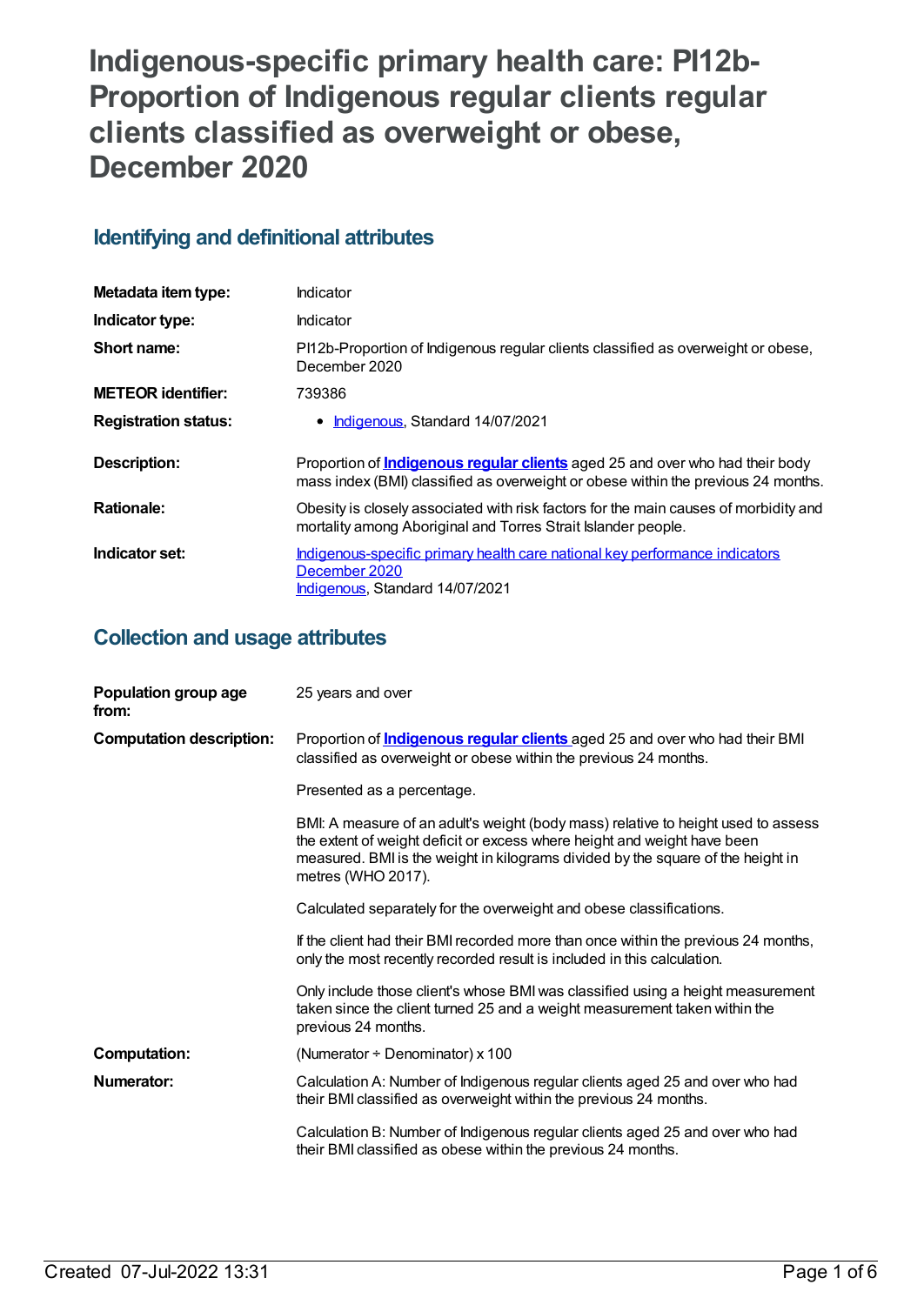#### Person—body mass index [\(classification\),](https://meteor.aihw.gov.au/content/270474) code N[.N]

#### **Data Source**

[Indigenous-specific](https://meteor.aihw.gov.au/content/737914) primary health care national Key Performance Indicators (nKPI) data collection

#### **NMDS / DSS**

[Indigenous-specific](https://meteor.aihw.gov.au/content/738532) primary health care NBEDS December 2020

#### **Guide for use**

Only include the overweight and obese classifications.

Only include those client's whose BMIwas classified using a height measurement taken since the client turned 25 and a weight measurement taken within the previous 24 months.

#### **Data Element / Data Set**

#### [Person—age,](https://meteor.aihw.gov.au/content/303794) total years N[NN]

#### **Data Source**

[Indigenous-specific](https://meteor.aihw.gov.au/content/737914) primary health care national Key Performance Indicators (nKPI) data collection

#### **NMDS / DSS**

[Indigenous-specific](https://meteor.aihw.gov.au/content/738532) primary health care NBEDS December 2020

**Guide for use**

Aged 25 and over only.

#### **Data Element / Data Set**

[Person—Indigenous](https://meteor.aihw.gov.au/content/602543) status, code N

#### **Data Source**

[Indigenous-specific](https://meteor.aihw.gov.au/content/737914) primary health care national Key Performance Indicators (nKPI) data collection

#### **NMDS / DSS**

[Indigenous-specific](https://meteor.aihw.gov.au/content/738532) primary health care NBEDS December 2020

#### **Guide for use**

Indigenous only.

### **Data Element / Data Set**

[Person—regular](https://meteor.aihw.gov.au/content/686291) client indicator, yes/no code N

#### **Data Source**

[Indigenous-specific](https://meteor.aihw.gov.au/content/737914) primary health care national Key Performance Indicators (nKPI) data collection

#### **NMDS / DSS**

[Indigenous-specific](https://meteor.aihw.gov.au/content/738532) primary health care NBEDS December 2020

#### **Guide for use**

Regular clients only.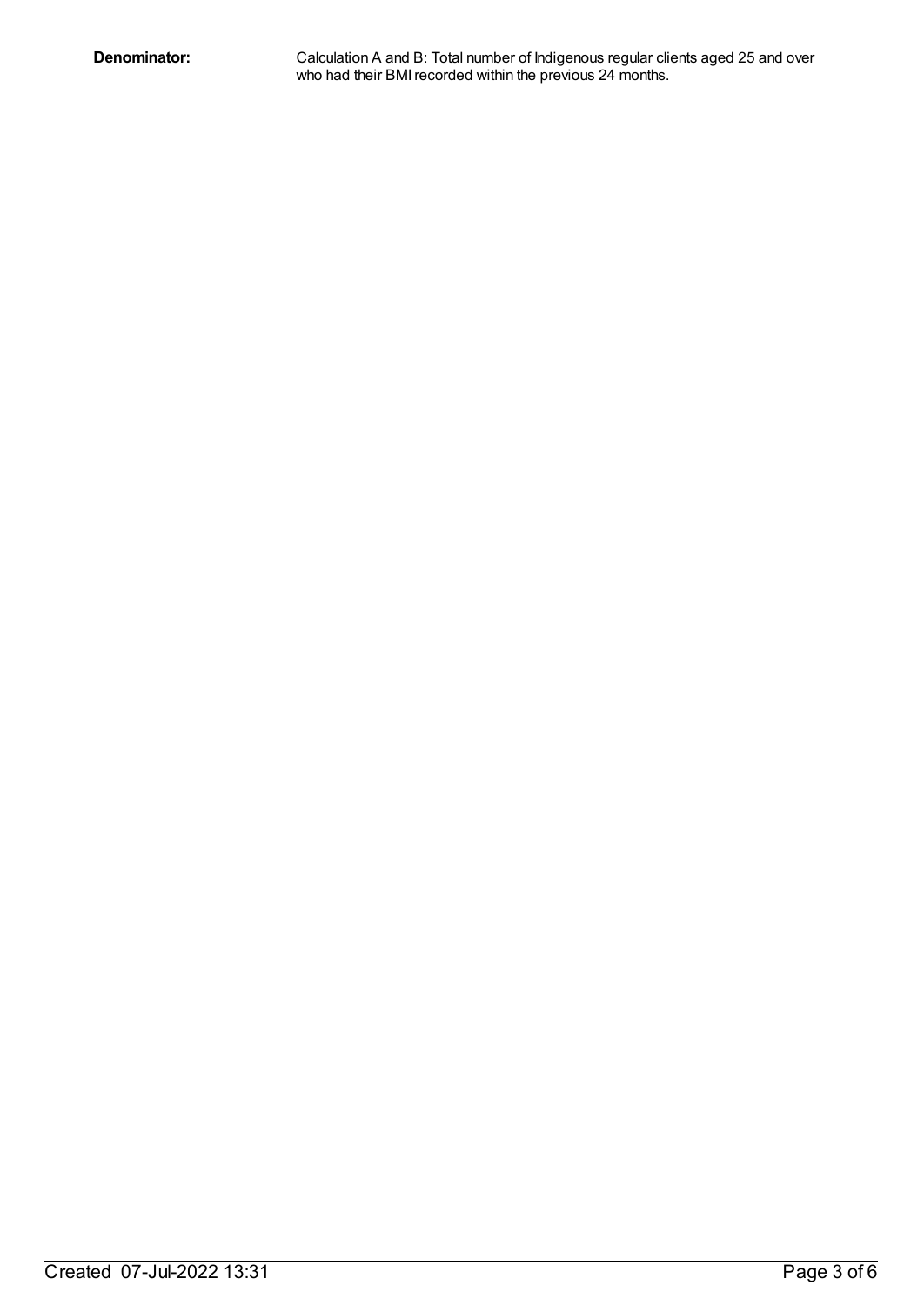#### **Denominator data elements:**

#### **Data Element / Data Set**

#### [Person—age,](https://meteor.aihw.gov.au/content/303794) total years N[NN]

#### **Data Source**

[Indigenous-specific](https://meteor.aihw.gov.au/content/737914) primary health care national Key Performance Indicators (nKPI) data collection

#### **NMDS / DSS**

[Indigenous-specific](https://meteor.aihw.gov.au/content/738532) primary health care NBEDS December 2020

**Guide for use**

Aged 25 and over only.

### **Data Element / Data Set**

[Person—body](https://meteor.aihw.gov.au/content/443083) mass index recorded indicator, yes/no code N

#### **Data Source**

[Indigenous-specific](https://meteor.aihw.gov.au/content/737914) primary health care national Key Performance Indicators (nKPI) data collection

#### **NMDS / DSS**

[Indigenous-specific](https://meteor.aihw.gov.au/content/738532) primary health care NBEDS December 2020

#### **Guide for use**

Only include those client's whose BMIwas classified using a height measurement taken since the client turned 25 and a weight measurement taken within the previous 24 months.

#### **Data Element / Data Set**

#### [Person—Indigenous](https://meteor.aihw.gov.au/content/602543) status, code N

#### **Data Source**

[Indigenous-specific](https://meteor.aihw.gov.au/content/737914) primary health care national Key Performance Indicators (nKPI) data collection

#### **NMDS / DSS**

[Indigenous-specific](https://meteor.aihw.gov.au/content/738532) primary health care NBEDS December 2020

#### **Guide for use**

Indigenous only.

#### **Data Element / Data Set**

Person-regular client indicator, yes/no code N

#### **Data Source**

[Indigenous-specific](https://meteor.aihw.gov.au/content/737914) primary health care national Key Performance Indicators (nKPI) data collection

#### **NMDS / DSS**

[Indigenous-specific](https://meteor.aihw.gov.au/content/738532) primary health care NBEDS December 2020

#### **Guide for use**

Regular clients only.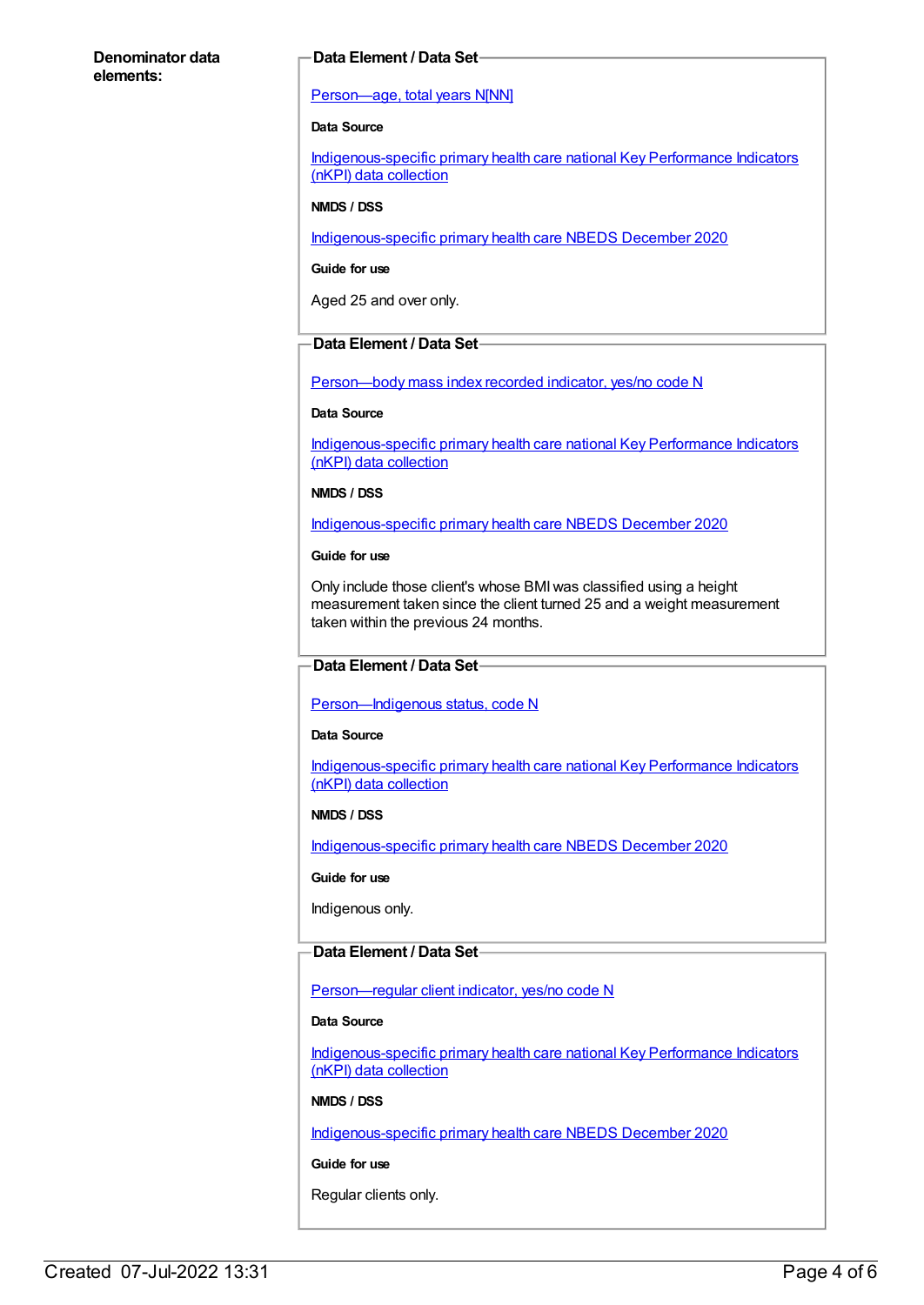| Disaggregation:                         | 1. Sex:<br>a) Male<br>b) Female.                                                                               |
|-----------------------------------------|----------------------------------------------------------------------------------------------------------------|
|                                         | 2. Age group:<br>a) 25-34 years<br>b) 35-44 years<br>c) 45-54 years<br>d) 55-64 years<br>e) 65 years and over. |
| <b>Disaggregation data</b><br>elements: | Data Element / Data Set-                                                                                       |
|                                         | Person-age, total years N[NN]                                                                                  |
|                                         | <b>Data Source</b>                                                                                             |
|                                         | Indigenous-specific primary health care national Key Performance Indicators<br>(nKPI) data collection          |
|                                         | NMDS / DSS                                                                                                     |
|                                         | Indigenous-specific primary health care NBEDS December 2020                                                    |
|                                         | Guide for use                                                                                                  |
|                                         | Aged 25 and over only.                                                                                         |
|                                         | Data Element / Data Set-                                                                                       |
|                                         | Person-sex, code X                                                                                             |
|                                         | <b>Data Source</b>                                                                                             |
|                                         | Indigenous-specific primary health care national Key Performance Indicators<br>(nKPI) data collection          |
|                                         | NMDS / DSS                                                                                                     |
|                                         | Indigenous-specific primary health care NBEDS December 2020                                                    |

**Comments:** Census date for reporting is 31 December 2020.

# **Representational attributes**

| <b>Representation class:</b> | Percentage |
|------------------------------|------------|
| Data type:                   | Real       |
| Unit of measure:             | Person     |
| Format:                      | N[NN].N    |
|                              |            |

# **Indicator conceptual framework**

**Framework and dimensions:** [Person-related](https://meteor.aihw.gov.au/content/410678) Factors

### **Data source attributes**